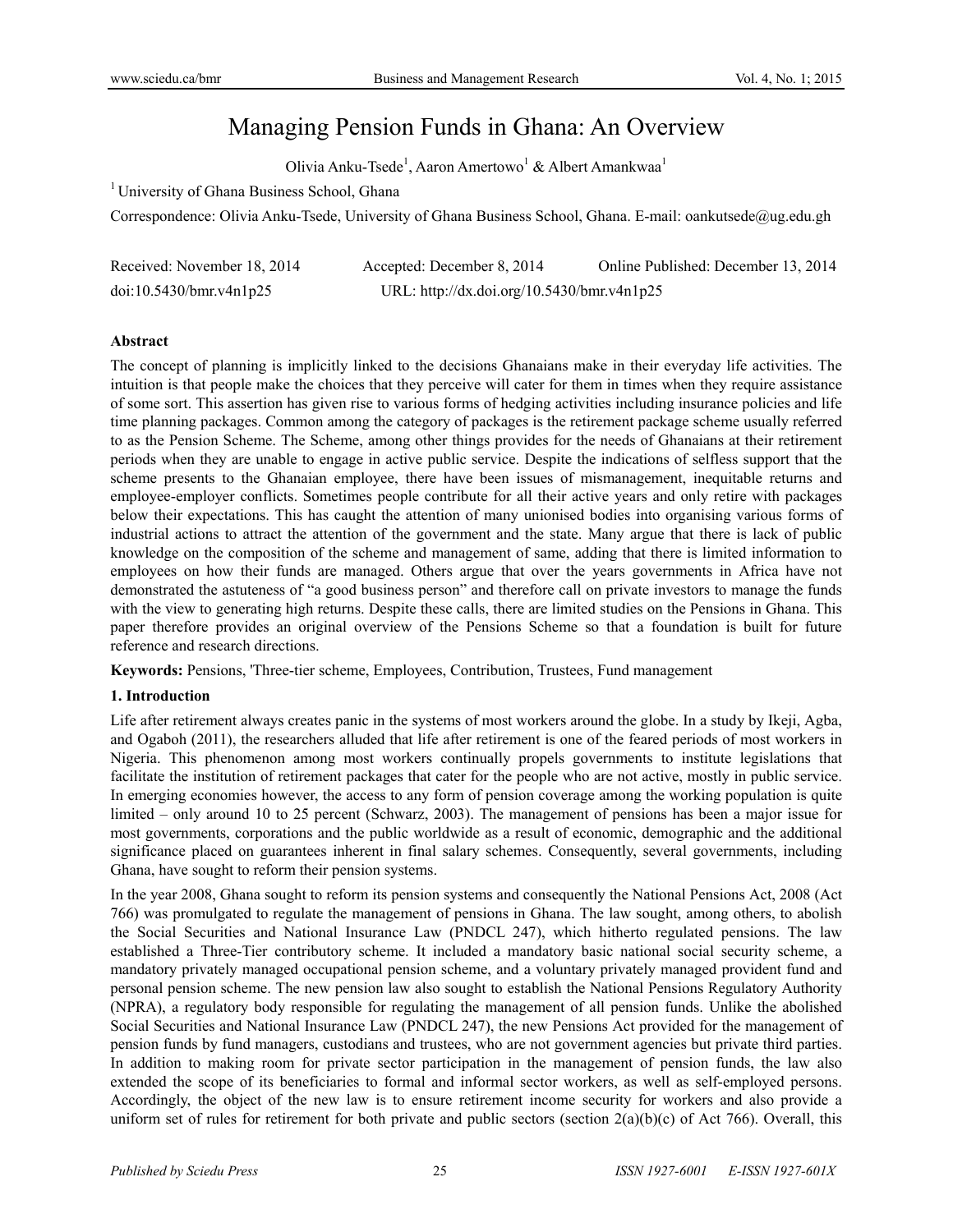paper seeks to give a general overview of the new pension scheme in Ghana by comparing it with the abolished PNDCL 247. It also identifies some areas that need to be addressed in order to make the new scheme operate smoothly. The scope of the paper is limited to Ghana.

## *1.1 Relevance of the Study*

The Government of Ghana in 2004 initiated major reforms in the country's Pension System, which culminated in the enactment of the National Pensions Act, 2008 (Act 766) and the subsequent launch of the new Three-Tier Pension Scheme for all workers in September 2009. Information about recent developments in the Pension industry seem limited, especially for those working in the informal sector (constituting majority of the country's working population). Additionally, the introduction of pension scheme in Ghana is quite new and there is limited literature regarding its effectiveness in dealing with the problems of the schemes predating it. People are therefore not very much informed about the benefits that come with it and how one would be involved. This paper therefore throws more light on the issues regarding the new pension scheme and how one could get involved. More so, this paper serves as a basis for informing the working population on the effectiveness of the recent scheme in providing insurance for the elderly and all working individuals of Ghana, thereby allowing them to make informed decisions and effective preparations towards retirement. More so, this paper provides vital information to policymakers in charge of regulating the pension scheme and administering its benefits to beneficiaries and finally contributes to the limited literature on the assessment of pension schemes in developing countries like Ghana.

#### *1.2 Originality of the Paper*

This paper is the first scholarly work that examined the new pension schemes in Ghana, and this makes it a useful reference material for future studies in same or similar scholarly endeavours.

#### **2. Literature Review**

#### *2.1 Theoretical Base*

Modigliani and Brumberg's (1954) theory of life cycle consumption is the theoretical basis for this paper. It is a theory of spending based on the idea that people make intelligent choices about how much they want to spend at each age, limited only by the resources available over their lives. By building up and running down assets, working people can make provision for their retirement, and more generally, tailor their consumption patterns to their needs at different ages independent of their income at each age. Many Ghanaians look forward to a bright and lively pension after many years of work. Ghanaians would therefore want to be engaged in one economic activity or the other so that on retirement, they can rely on saved funds to support at least their basic needs. Once employed, people further do all things legally possible to secure their employment. The life-cycle theory provides that the wealth of nations gets passed around; the very young have little wealth, middle-age people have more, and peak wealth is reached just before people retire. It therefore implies that people need to consciously plan for their retirement so that they will not live affluently through their golden years, and then retire only to sell off their assets to provide themselves food, housing, and recreation. This presumption is consistent with Vroom's (1964) expectancy theory which holds that the behaviours put up by individuals in organizations are consciously chosen. Indeed, behaviour such as abiding by the contents of the employment contract is done consciously and making decisions to secure comfort at retirement age is equally a conscious step.

Despite the economic turbulence, Ghana's population is growing, and with population growth, there are more young people than old. This implies that more people are saving than are dissaving, in that the total dissaving of the old will be less than the total saving of the young, and this will result in a net positive saving. Thus, if incomes are growing, the young will be saving on a larger scale to outdo the dissaving of the old. In sum, economic growth, like population growth, causes positive saving, and the faster the growth, the higher the saving rate. In fact, it doesn't much matter whether it is population growth or growth in per capita incomes; what matters for saving is simply the rate of growth of total income. The level of income itself doesn't matter, as poor countries save the same share of their income as their rich counterparts. In an economy with no growth, wealth will just be passed around; no new wealth will be created. Hence, the theory holds that the total wealth in the economy depends on the length of retirement. In simple cases, the ratio of a country's wealth to its income is a half of the average length of retirement, a prediction remarkable for its precision, simplicity, and lack of unspecified parameters. In spite of the differences in the motivations for people to work in a given organization, there is a common organizational goal that everyone must look forward to attaining. However, with differences in the income level, the retirement packages will not be the same for all, hence, the need for different contribution opportunities in order to allow for flexibility in contributions. This, therefore, led to the introduction of the Three-Tier Contribution Scheme in Ghana.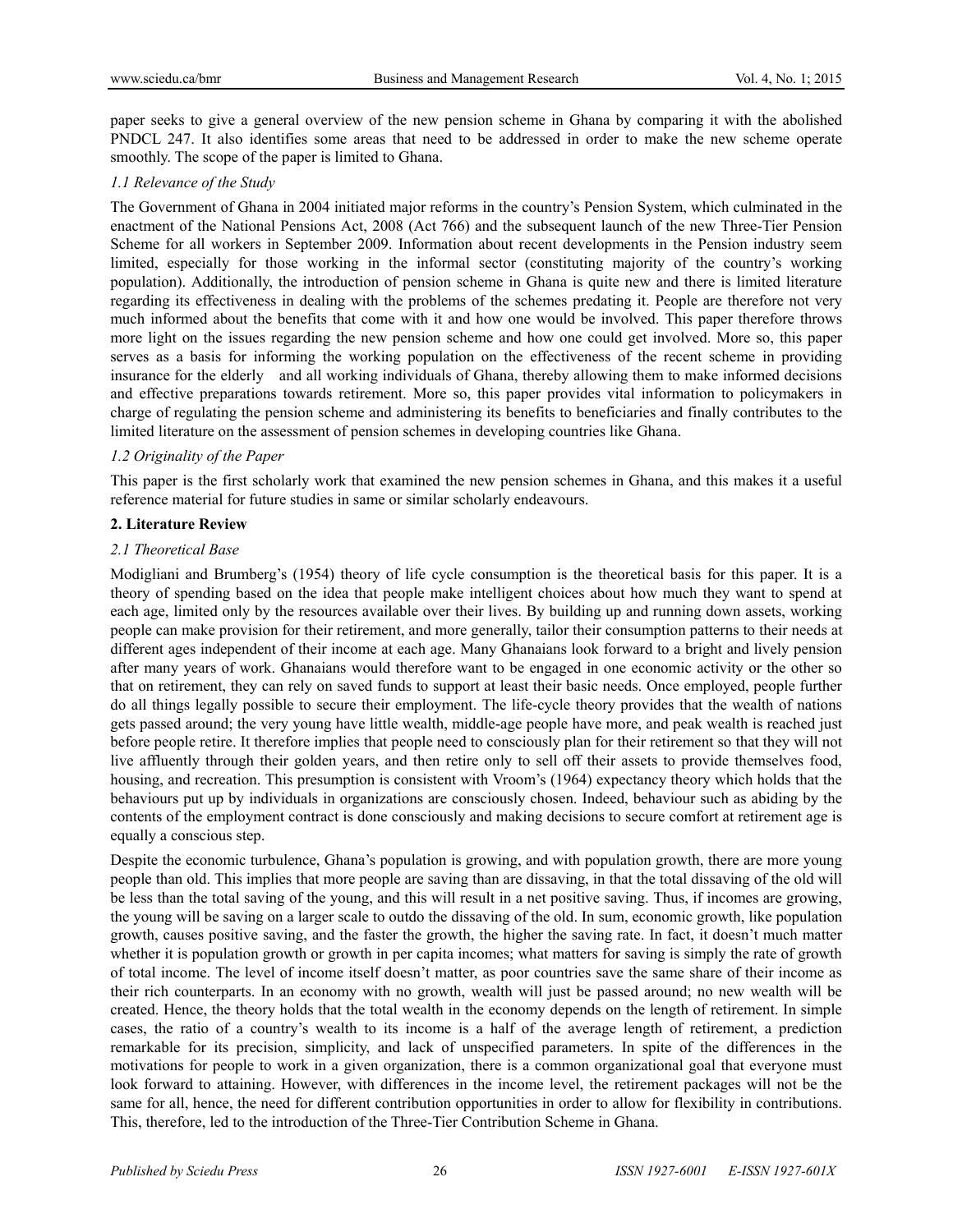#### 3. The Three-Tier Contributory Scheme

#### 3.1 Mandatory Schemes (Tiers 1 and 2)

Act 766 under sections 96 to 111 created a Three-Tier contributory scheme comprising a mandatory basic national social security scheme (Tier 1), a mandatory occupational pension scheme (Tier 2) and a voluntary provident fund and personal pension plan (Tier 3). Accordingly, while Tiers 1 and 2 are compulsory, Tier 3 is optional and both employers and employees are not required to contribute to Tier 3. The total monthly compulsory contributions of the employer (13% of the employee's basic salary), together with that of the employee (5.5% of the employee's basic salary), currently stands at 18.5%. Out of the 18.5% total monthly contribution, 13.5% must be delivered to the Social Security and National Insurance Trust (SSNIT), who retains 11% and invests same under Tier 1 in the basic national social security scheme. The remaining 2.5% is transmitted to the national health insurance scheme (NHIL). In addition to contributions made towards Tier 1 from the 18.5% total monthly contributions, 5% out of the said 18.5% must be remitted within 14 days to an approved Trustee of an occupational pension scheme under Tier 2 for investment purposes and in accordance with the NPRA investment guidelines. As a mandatory scheme, the basic social security is applicable to every employer and employee in Ghana. While self-employed persons may opt to join the scheme and thus be bound to contribute accordingly, non-employed persons who opt to join the scheme may be liable to pay 13.5% of their declared income (section 58 of Act 766). The Pensions Act stipulates the minimum participation age as 15 years with a maximum entry age being 45 years (section 59 of Act 766). It is worth noting that section 60 of Act 766 exempts certain category of persons. They include officers and men of the Ghana Armed Forces, any person who may be exempted by any other law and workers aged 55 years who may be entitled to retirement benefits under a pension scheme, which existed before this Act (Act 766). That notwithstanding, the Act allows persons aged 55 years to join the new pension scheme if they so desire.

#### 3.2 Voluntary Scheme (Tier 3)

Unlike Tier 1 and 2 which are mandatory, Tier 3 in accordance with Act 766 provides for contributions towards voluntary schemes, such as provident funds and personal pension schemes. Consequently, an employer is not obliged to contribute whether or not the employee is more than 15 years more than the statutory retirement age, or is exempted under the law. In spite of the fact that employers are not obliged to contribute under Tier 3, most employers contribute as a means of motivating employees to remain in employment and also reduce high employee turnover. The Act further adds that employers who contribute to Tier 3 enjoy some tax benefits as these contributions are tax-exempt so long as they do not exceed the allowable monthly contribution. In contrast with the required contributions for Tier 1 and 2, the minimum contribution for Tier 3 is pegged at 16.5% for the formal sector and 35% for the informal sector.



Figure 1. Summary of Pension Scheme Contributions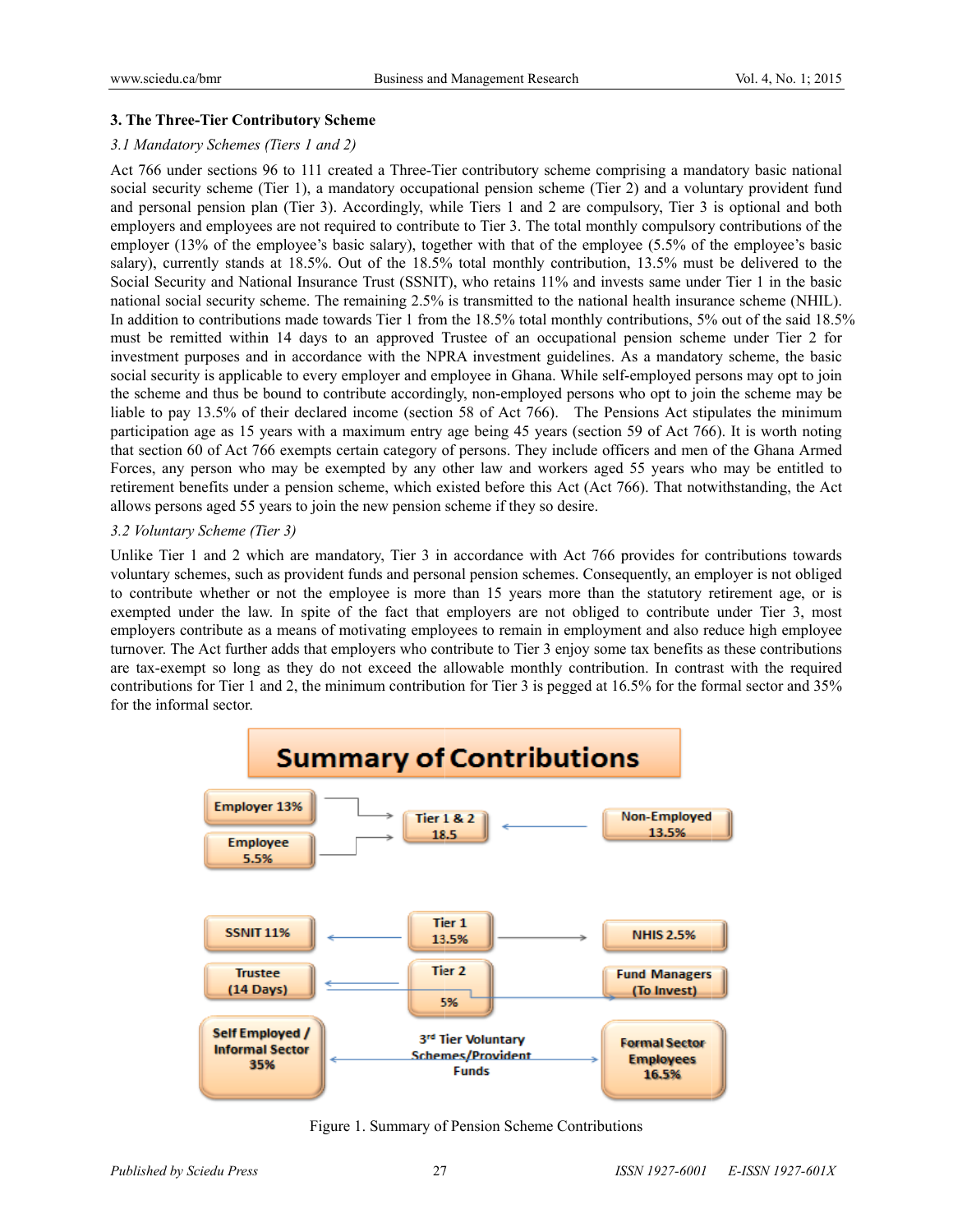#### 4. Management of the Scheme

The mandatory basic national social security scheme is managed by SSNIT, while the occupational pension schemes and all voluntary schemes under Tier 2 and Tier 3 respectively are to be managed by Trustees approved by the Board of the NPRA. An approved trustee is mandated by law to appoint a fund manager to invest the funds in accordance with the agreed investment guidelines and a custodian to hold the pension assets amongst others. The trustee may also appoint a fund administrator, where the trustee may be unable to provide administrative services such as data entry, data security and providing real time access to contributor's statements. Generally, contributions made pursuant to the Pensions Act are tax-exempt (sections 104 & 112 of Act 766). Accordingly, the total 18.5% of the employee's monthly basic salary contributed by both the employer and the employee and made towards an occupational pension scheme is wholly tax exempt. Consequently, both the employer and the employee benefit from tax exemption on their respective contributions. Further, all benefits received under the scheme including investment income are all tax-exempt. Unlike the mandatory contributions, voluntary contributions towards a provident fund or a personal pension plan enjoy a tax exemption of up to 16.5% of the employee's basic salary. In total a formal sector worker who contributes to a voluntary scheme in addition to the mandatory contributions may enjoy a tax exemption of up to 35%. However, any contribution beyond the total 35% shall attract the payment of tax. Similarly, an informal sector worker who has not opted to contribute to any mandatory scheme has up to 35% of their contributions to any personal pension plan exempted from tax. Any contributions in excess of the said 35% shall also be subject to income tax. Any investment income hereunder is also tax exempt.



Figure 2. Management of the Pension Scheme

#### 5. Benefit of the Scheme

It is worth mentioning that subject to Act 766, contributions made towards Tier 3 shall enjoy all the relevant tax benefits, so long as the total contributions remain in the scheme for a period of 10 years without any withdrawals. Consequently, tax shall be chargeable to a withdrawn amount where the withdrawal is made before 10 years for formal sector workers and 5 years for informal sector workers, from the date of first contribution and before retirement. Thus, any withdrawal upon retirement, after the 10 year vesting period for formal sector workers and 5 years for informal sector workers, upon death, upon permanent physical or mental disability as well as withdrawals for discharging obligations under a mortgage to secure a primary residence shall all be tax exempt (section 114 of Act 766). A contributing member under Tier 3 therefore qualifies to withdraw his accrued benefits, without any penalties, upon the occurrence of any of the above. It is important to note that a person withdrawing on grounds of a permanent physical or mental disability can only do so upon the production of a medical Board's certification that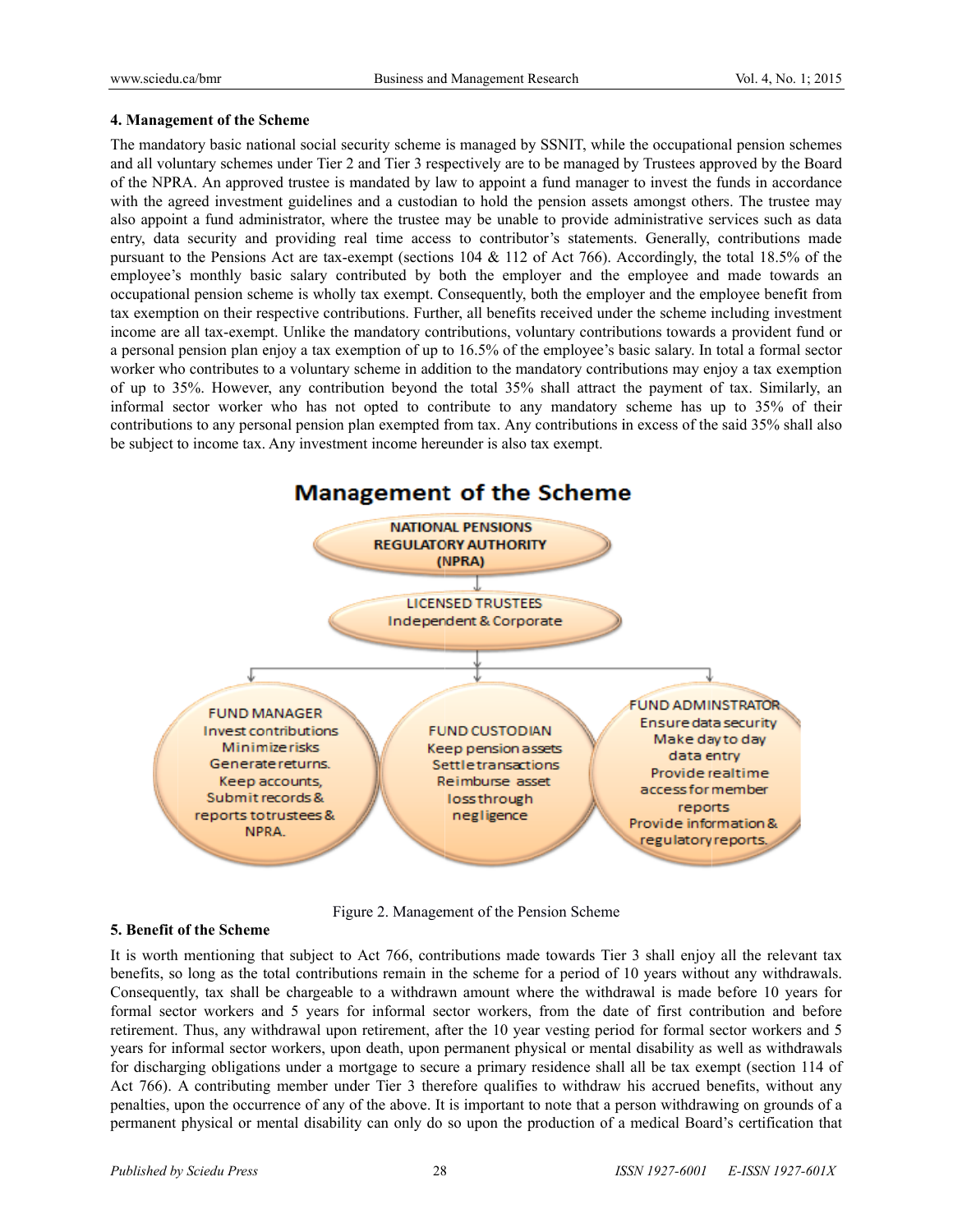the contributor is incapable of normal gainful employment on grounds of permanent physical or mental disability (section 71(b) of Act 766). In addition to the tax benefits enjoyed by both employers, workers in both formal and the informal as well as self-employed persons, the nature of the pension schemes is such that it gives contributors control over their retirement income. This is because contributors determine how much they contribute to a provident fund or other personal pension fund. Further, unlike the previous social security scheme, contributors can influence trustees in selecting a fund manager and custodian. They may even influence how their contributions are invested, so long as their investments policy or guidelines fall within that approved by the NPRA. Contributors also receive regular periodic statements on their contributions as well as income generated. Again contributors or their beneficiaries are given access to their accrued benefits during incapacitation. They could also pledge or create a charge in respect of a part or all of the accrued benefits as security for a mortgage for the acquisition of a primary residence.

# *5.1 Qualification for Full Benefits*

Unlike voluntary schemes under Tier 3, Tier 1 and Tier 2 are not subject to the 10-year vesting period. Contributing members may therefore have to satisfy certain minimum contribution period or meet specified conditions before qualifying for pension. Accordingly, a contributing member may qualify for full pension under Tier 1, where he has satisfied the minimum contribution period which shall not be less than 180 months or/and attained the age of 60 years (compulsory retirement) or 55 years for underground mine workers or has opted for voluntary retirement with reduced pension. Due to the working environment of certain risky employments, the law makes certain provisions to enable such persons enjoy the benefits of a full pension, even though they may not have attained the compulsory retirement age. For instance, in accordance with Act 766 a person who has satisfied the minimum contribution period and is 55 years, has worked as an underground mine worker or in a quarry or in steel works or in any other employment and is likely to contract industrial diseases is entitled to full pension benefit (sections 75 & 76 of Act 766). The above notwithstanding, Act 766 makes provision for other pension payments such as superannuation pension, invalidity pension, lump sum payment, survivor's lump sum benefit and hazardous employment benefit (sections 70 to 75 of Act 766). Qualifying conditions for withdrawal of accrued benefits under an occupational pension schemes (Tier 2) includes the attainment of retirement age (lump sum payment), attaining the age of 50, but not employed or self-employed, retirement on medical grounds or on grounds of permanent disability (mind or body), retirement before 50 but in accordance with the terms of employment or upon death, where the beneficiaries of the deceased member could withdraw the accrued benefits in accordance with scheme rules or any applicable law. On the contrary, a non-citizen of Ghana, who does not meet any of the above conditions, but intends to emigrate permanently from Ghana, may also be entitled to withdraw his entire accrued benefits (section 101 of Act 766).

#### **6. Players in the Management of the Scheme**

In accordance with the law, SSNIT as a statutory entity is empowered to administer and manage all contributions deducted towards Tier 1, while Tier 2 and Tier 3 are to be managed by Trustees, Fund Managers and Custodians appointed in accordance with relevant legislations and approved by the NPRA.

#### *6.1 SSNIT*

The Tier 1 mandatory basic national social security scheme incorporates an improved system of SSNIT benefits, and is mandatory for all employees in both the private and public sectors. No lump sum payments are made; only monthly pensions and related benefits such as survivor's benefit are made. The amount remitted to SSNIT (13.5%) comprises 2.5% NHIS levy and 11% for pensions. The governing body of SSNIT is a Board of Trustees whose chairmanship is on a rotational basis (employers, workers, and government), thus ensuring a balance of representation of all stakeholders.

#### *6.2 Trustee*

Trustee is a legal term, which in its broadest sense can refer to any person who holds property, authority, or a position of trust or responsibility for the benefit of another. Although, the strictest sense of the term is the holder of property on behalf of a beneficiary, the more expansive sense encompasses persons who serve, for example, on Boards of Trustees for an institution that operates for the benefit of the general public. The Act, however, defines a Trustee as an individual or company appointed to carry out the purposes of a trust in accordance with the provisions of the trust instrument and general principles of trust law. The general principles of trust law, which are said to be the irreducible core obligations owed by trustees to the beneficiaries of the trustee, were confirmed in Armitage v. Nurse [1997] EWCA Civ 1279 by Lord Justice Millet to include the duty to inquire into the extent and nature of the property and the trusts; a duty to obey directions in the settlement (Trust instrument) unless the deviation is sanctioned by the court; a duty to account for his stewardship of the assets under his control as well as a duty to carry on the business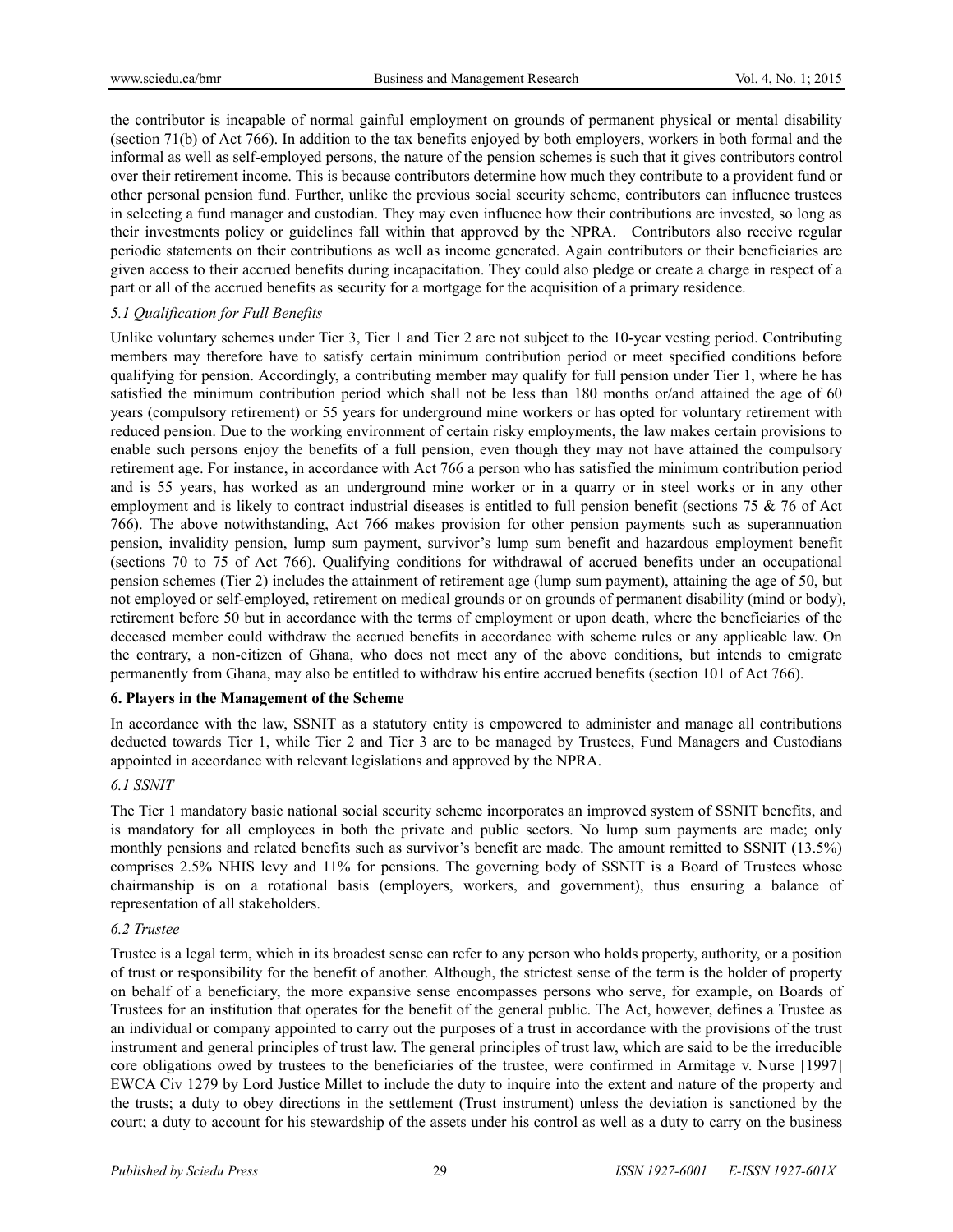of the trust with the degree of prudence to be expected of a hypothetically reasonably prudent man of business. Even though the general principles of trust law may be applicable to trustees under Act 766, most of their duties are spelt out in the Act hence; these principles of trust law may become relevant in the determination of the extent of a breach or fraud.

There are two types of trustees under the new Ghanaian pension law. That is, independent trustee and corporate trustee. Both types of trustees must be licensed by the NPRA after meeting all relevant conditions and qualifications stipulated under section 119 and 123 of Act 766. It is worth noting that any person who acts as a trustee without the requisite license from NPRA commits an offense, which shall be punishable by a fine or a term of imprisonment or both (Sections 122, 143, and 144 of Act 766). In accordance with section 121 of the Act, the functions of a trustee include securing scheme registration, appointing pension fund managers, custodians and other service providers and ensuring their compliance with regulatory requirements or guidelines, maintaining investment policy statements and internal control procedures, ensuring that the investment of funds of the scheme is diversified to minimise investment risk, acting as a provident trustee in financing relationship with its members, discharging the duties of a trustee, processing transfers and payment requests as contained in the trust, keeping proper accounting records and a member's register, preparing and lodging annual audited financial statements, scheme and investment reports and other relevant records that the Board may require and performing other functions as may be directed by the Board.

Section 129(2) of Act 766 makes provision for the establishment of so-called Master Trust Schemes, which are essentially occupational pension schemes. Per the guidelines issued by the NPRA for occupational pension schemes, a "Master Trust Scheme" is a multiple-employer scheme whose membership is open to employees of more than one employer, self-employed persons and persons with accrued benefits transferred from other Schemes. Also, per the said guidelines, independent trustees (corporate/individual) of such schemes must always be present at meetings in order for decisions taken to have effect. Per Section 153 every trustee must have an investment policy approved by the board of the NPRA. Also, sections 174 to 180 of Act 766 give guidelines of how and in what pension funds can be invested. Essentially it imposes certain restrictions on investments. For example, per section 178, a trustee or pension fund manager is not allowed to make short sales or borrow for investment purposes. In accordance with the current pension regulations and Act 766, the NPRA has set guidelines for the payment of fees to trustees, pension fund managers and custodians. Currently, the maximum rate of fees chargeable to the fund as a proportion of the total net asset value under management is 2.5% and is distributed as follows:

| <b>Approved Trustee</b>        | 1.33%    |
|--------------------------------|----------|
| Pension Fund Managers          | 0.56%    |
| <b>Pension Fund Custodians</b> | $0.28\%$ |
| <b>NPRA</b>                    | $0.33\%$ |

#### *6.3 Pension Fund Managers*

The National Pensions Act, 2008 (Act 766) defines Fund Manager as "an individual or body to which the investment of the whole or part of the assets is delegated by the trustees in accordance with the provisions of the scheme documentation." Pension Fund Managers cannot operate in Ghana unless they are registered by the Board of the National Pensions Regulatory Authority. To be eligible for registration as a Pension Fund Manager, one must, among other things, be a body corporate. Pension Fund Managers must also be licensed by Ghana's Securities and Exchange Commission under the Securities Industry Act, 1993 (PNDCL 333) before they can operate in the country. Pension Fund Managers are to be paid fees as agreed with trustees and subject to the limits determined by the Board of the National Pensions Regulatory Authority. As per section 147 of Act 766, the functions of Pension Fund Managers are as follows:

- Invest pension funds and assets in accordance with the provisions of Act 766
- Invest the funds in different investments to minimize investment risks while achieving the best return within specific investment activities set by trustees
- Maintain books of account on transactions related to pension funds invested
- Submit its activities to inspections in the discharge of duties of trustees
- Submit records and reports that the Board may require; and
- Perform other functions that the Board may prescribe that are incidental to the performance of its functions.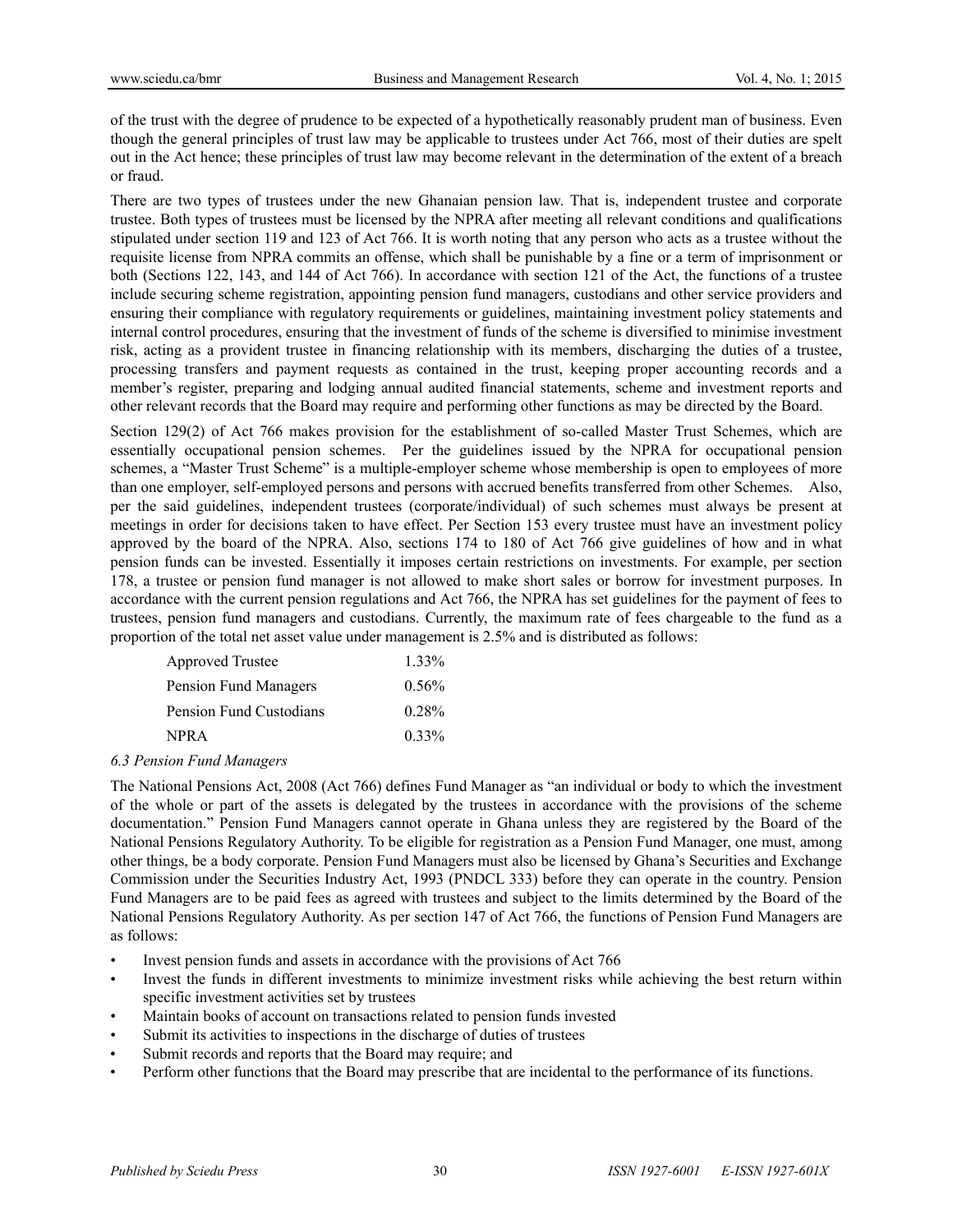## *6.4 Custodians*

A custodian is a person entrusted with guarding or maintaining an asset. Section 55 of the Pension Act 766 states that, at the commencement of this Act, Pension fund assets shall only be held by Pension fund Custodians referred to as Custodians registered by the Board. Custodians are specialized financial institutions responsible for safeguarding a firm's or individual's financial assets.

A Person does not qualify as custodian for the purposes of this Act unless that person:

- a) Is a body corporate.
- b) Is a bank, an insurance company or a non-bank financial institution.
- c) Is a wholly owned subsidiary of a bank, an insurance company or a non-bank financial institution.
- d) Is licensed by the Securities and Exchange Commission as a custodian under the Securities Industry Act, 1993 (PNDCL 333)
- e) Satisfies minimum capital requirement and net asset value or a sum determined by the board.

Under Act 766, functions of Custodians are as follows:

- a) Receive contributions remitted by the employer under this Act on behalf of the trustees.
- b) Notify the trustee within 48 hours of the contributions from an employer.
- c) Hold Pension fund and assets in trust for members.
- d) Settle transactions and undertake activities related to the administration of pension fund investments, including the collection of dividends and related activities.
- e) Report to the board on matters related to the assets being held on behalf of a trustee at periodic intervals that the board may determine.
- f) Undertake statistical analysis on the investments and returns on investments with respect to Pension funds in their custody and provide data and information to the trustee and the board.
- g) Execute in favour of the trustee, relevant proxy for the purpose of voting in relation to the investments
- h) Maintain currency or cash, bank accounts, effect deposits and withdrawals and manage other cash transactions.
- i) Perform other functions as may be directed by the board.

The major similarities between Fund Managers and Custodians are that:

- a) To be able to operate in Ghana, one has to be licensed by the Board of The National Pensions Regulatory Authority and The Securities and Exchange Commission.
- b) Both have similar requirements for registration and licensing.

The major differences between Fund Managers and Custodians are that:

- a) To be duly licensed as a Fund Manager in Ghana, one need only be a body corporate. However, to be licensed as a Custodian, one must, in addition to being a body corporate, also be a bank, an insurance company or a non- bank financial institution or a wholly owned subsidiary of a bank, an insurance company or a non- bank financial institution.
- **b)** They play different functions as per Act 766.

# **7. Empirical Evidence on the New Three-Tier Pension Scheme**

# *7.1 Evidence from SSNIT (Operators of Tier 1)*

Data collected from SSNIT district office in Accra Metropolitan area through interviews of the staff revealed a lot of issues. Information gathered revealed that the increment in employee pension contribution was 43%, which was equivalent to GHS 825.96 million at the end of 2011 as compared to GHS 576.83 million in 2010. The real return on SSNIT investment dropped from 7.2% in 2010 to 5.6% at the close of 2011 financial year. It was also revealed that as at 2011, SSNIT had paid GHS 355.15 million to beneficiaries, representing 14% increase over the amount paid in 2010. This increase in contribution could be attributed to the effectiveness in the management of the new pensions system. The feeling was that people repose confidence in the new pension system, and thus their willingness to join is high. Also, the new pensions system provides the opportunity to other workers who are not on government pay roll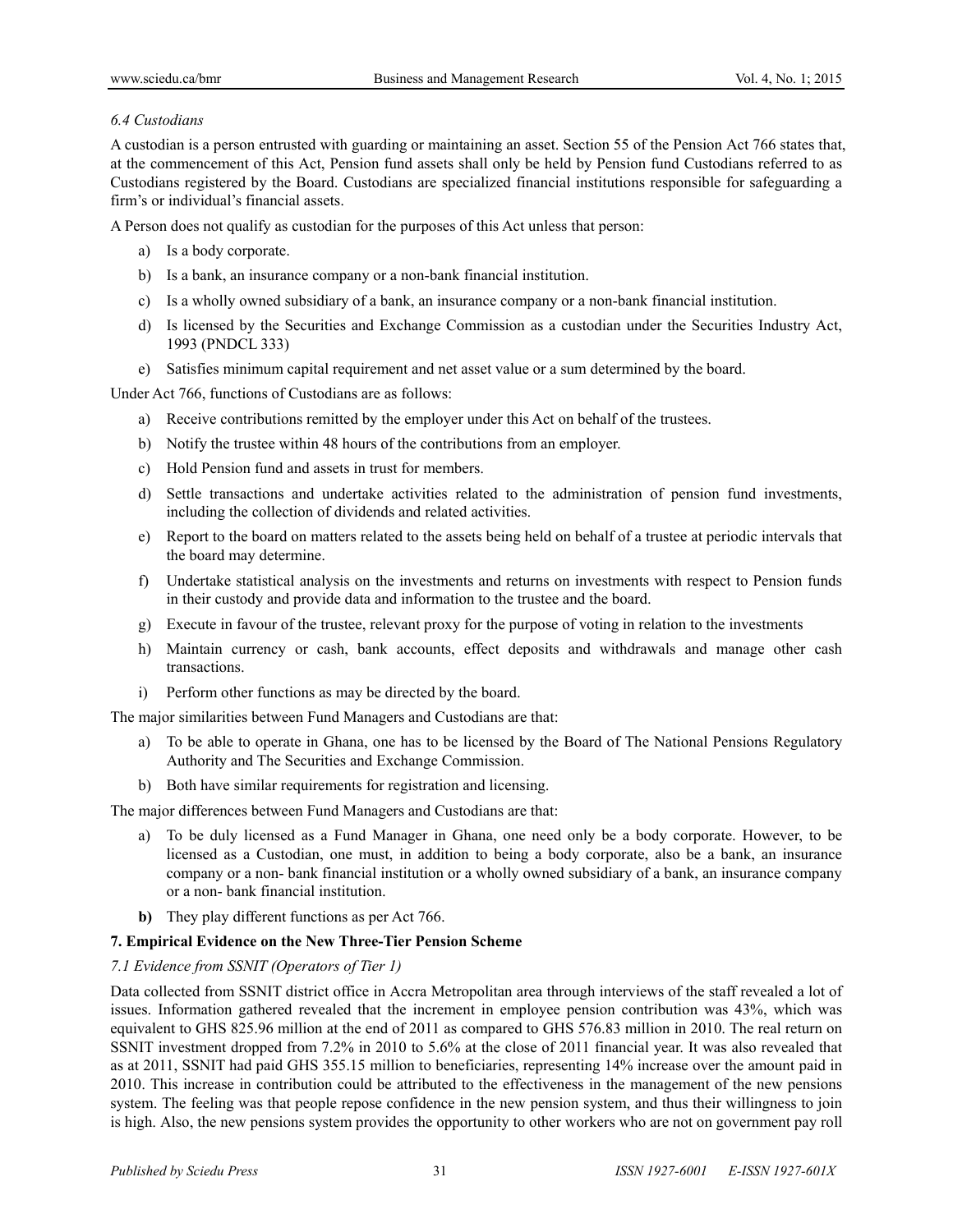and/or are not in the formal sector and/or not salary workers. The registered members as at 2011 stood at 1.4 million, out of which 963,619 (which is 7.03% higher than 2010) were active members. According to SSNIT officials, the challenge with them concerning the introduction of the three Tier systems is the gap created by increasing the benefit payment without the commensurate increase in contribution. SSNIT has therefore introduced strategies to increase investment returns to enable them pay the increased benefits to beneficiaries. This is due to the fact that the new ACT 766 provides opportunities for beneficiaries to compare benefits from the TIER 1(SSNIT) to Tier 2 (managed by private firms).

SSNIT however expressed regrets about the increase in nonpayment of contribution by employers which stood at GHS 218.93m in 2011. The Controller and Accountant General Department owed about 52% and the remaining 48% was owed by private and sub vented establishments. Through further probe, it came to light that, members who were exempted but opted for ACT 766 were paid benefits under PNDC Law 247 because it ensures superior benefits for those affected. The most revealing information from our investigation indicated that, pensioners are still putting pressure on SSNIT to honour their benefit payment under Tier 2 of ACT 766 but practically these benefits should be legally paid by Tier 2 fund managers' benefits under the NPRA regulation.

## *7.2 Evidence from Fidelity Securities Ltd (Fund Managers under Tier 2)*

Upon consulting Fidelity Securities Ltd. (FSL) who are fund managers approved by NPRA, it was revealed that pensioners under the ACT 766 have still not received their portion of the funds deducted from the portfolio of SSNIT for the establishment of the Tier 2. Further probe confirmed by some pensioners indicated that, these funds are still locked up with Bank of Ghana. From the source (FSL), it was exposed that a lot of contributors do not understand the new Three-Tier pension scheme. So, these contributors may not take advantage of the enormous benefits that might accrue to them if enough public education is not done.

## *7.2 Evidence from Fidelity Custodial Services Desk*

Information gathered from this desk showed that, since the commencement of the ACT 766 they have only 20 trustees who have for now appointed 20 fund managers for the management of the Tier 2. It was however revealed that each Trustee has a lot of company pensions they administer. This goes to confirm the fact that, companies now trust the efficiency of the private fund managers by entrusting the 5% contributions into their portfolio.

#### *7.3 Evidence from the Informal Sector*

The Ghanaian economy is made up of a high percentage of people employed in the informal sector. The upkeep of these people when they go on retirement is hinged on their children and external family members. The new pensions ACT 766 was formulated to provide room for these people to create their own pension income when on retirement through the voluntary pension scheme (Tier 3). Discussions held with 30 self-employed Ghanaians (within the informal sector comprising market women, petty traders and family relations) indicated that about 70% did not know of the existence of the scheme and how it operates. The other 30% who knew of its existence were contributing but the payment was fluctuating due to the difficult business environment. A table top grocery operator opposite the Ridge Tower building in Accra indicated that, she did not believe in the operations of such a scheme but would prefer to invest in the education of her children to take care of her when she is old. This statement indicates that, apart from the monetary pension that is being instituted for people of working age to invest, there could be other forms of pensions which are not traditional. As indicated by the statement made by the table-top operator, she has a different opinion on what pension is and has a different style for preparing for her retirement as she sees her children as her social security. In spite of the above, the CEO of United Pensions Trust Ltd (private pension fund managers) indicated that plans are underway to partner some commercial banks in Ghana to make the operations of the Tier 3 easily accessible. This is in bid to make sure that the management of the Tier 3 is made more effective and efficient in order to make it easier for contributors and also ensure absolute security of the tier, thereby, ensuring public confidence while encouraging participation.

#### **8. Conclusion and Recommendations**

The protection of individuals at their retirement age is critical to their livelihood. The management of Schemes that facilitate the well-being of the retired employee has therefore become a tropical issue not only for Ghanaians but also for workers globally. While the new Pensions Act makes room for informal sector workers and persons with no fixed income to save towards their retirement, within a tax holiday regime, as well as allow them to participate in the management of their pension funds through their trustees, it appears to have restricted the freedom of contributors to invest their contributions in a manner to meet their specific demographics, particularly the investment of Tier 3 funds which is by nature voluntary. Further, while the law clearly sets out the upper limits of fees chargeable by fund